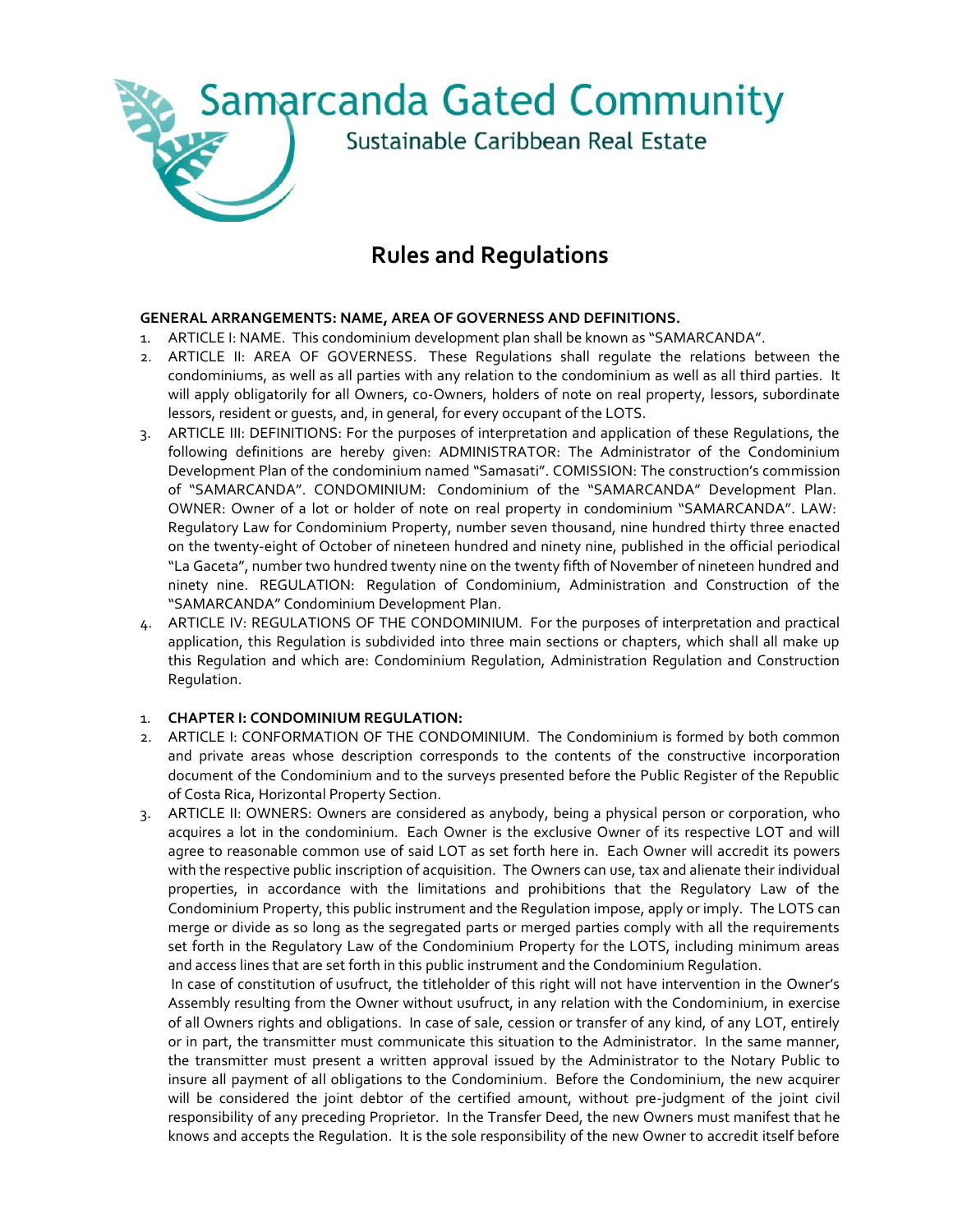the Administrator as such. For all effects, the Administrator will recognize as Proprietors, only those who have registered in the Proprietor's Registry book.

- 4. ARTICLE III: PERCENTAGE VALUE OF LOTS. The established percentages for each LOT are determined by: a) the proportional value of each LOT with relation to the value of the entire Condominium; b) each Owner's right to common areas; c) the number of corresponding votes in the Owners Assembly; d) the proportion in which each LOT must contribute for common expenditures and reserve funds. The outstanding balance will be used for the establishment of private areas in future phases.
- 5. ARTICLE IV: COMMON PROPERTY. This are considered as common property, and consequentially considered to be indivisible and inalienable for each and all Owners, described as follows: (I) pluvial water rights of way area (ii) Streets and vehicular access areas (iii) Green areas, for access or recreation (iv) Security Stations (v) Distribution networks for public services, which include but are not limited to: potable water, pluvial waters, electricity. (vi) Paved areas (vii) Trashcans. In addition to the common properties referred to herein, so are those which are necessary for the existence, proper function, security, healthiness, conservation, access, appearance and decoration of the Condominium, the paved areas, interior access roads and all other installations such as those that pertain to water, walls, and anything else indicated on the survey and that must be considered as common areas by The Regulatory Law of Condominium Property and applicable legislation.
- 6. ARTICLE V: USE OF COMMON PROPERTIES. Common properties, for the use of all Owners and residents of the Condominium, will be marked on the respective property plan. Each Owner will be able use and enjoy the services and installations, with rational limits, so that all Owners can enjoy the facilities in a ethical form and fashion, conforming with the following norms: A) The common areas can be used free of cost for children's celebrations, for which those interested must make a reservation with the Administrator for the date of the event. B) Damages to common property will be paid immediately by its perpetrator according to he value that the Administrator considers appropriate. C) In the event of discrepancy or failure of payment pertinent to the prior point, the Administrator shall take the appropriate legal measures. D) Each Owner shall be responsible for damages caused by their family members, guests, dependents or employees.
- 7. ARTICLE VI: MAINTENANCE OF THE COMMON AREAS. Each Owner is obligated to contribute to the payment of necessary common expenditures for the optimum function of the Condominium. Due to the fact that the Condomimium is going to be built through phases, initially each one of the lot's owners must pay monthly a sum determined by the Administrator. When all the phases of the condominium have been accomplished, the common expenditures will be covered by the Owners, in the proportion resulting from applying the total amount of expenditures in relation with the percentage corresponding to each LOT as contained in the incorporation deed of the condominium. The tacit or express denial of use and enjoyment of common things will not relieve the Condominium of its obligations to the conservation, reconstruction of said property or the payment of maintenance bills, nor any obligation generated from this regimen.
- 8. ARTICLE VII: COMMON EXPENDITURES. The Common Expenditures include, but are not limited to: A) The taxes and other national or local charges that affect the real estate property in its quality as Common Property, with this, any other obligatory charge. B) The amounts for fire, electrical storm, professional risk and civil responsibility insurance premiums. C) Administration dictated maintenance and cleaning of the common areas of the Condominium. D) The occasional, specialized maintenance services needed for the proper maintenance of the common areas of the Condominium, such as electrical lighting systems, irrigation systems, water consumption and electricity for common services. E) The cost of the innovation, reparation and/or remodeling or the Condominium or its common property, which must be authorized by the Proprietors Assembly; as made effective by competent public authorities. F) The expenditures that are incurred by the Administrator in the execution of its function. The common expenditures shall be paid in monthly installments in Administration offices, in dollars, official currency of the United States of America, or in Colones according to the exchange rate of the day on which the payment is made. The LOT will be considered preferred collateral for the completion of monetary obligations that the Proprietor will incur with the Condominium. The corresponding payments of common expenditures, and fines and interest that these generate, constitute lien charges on the LOT, only preceded by referred charge of real estate property taxes.
- 9. ARTICLE VIII: PAYMENT OF MONTHLY INSTALLMENTS. The monthly installments must be paid to the Administrator no later than the last business day of the payable month. The installments or additional amounts payable will accrue a charge of two percent monthly if they are not paid as described herein.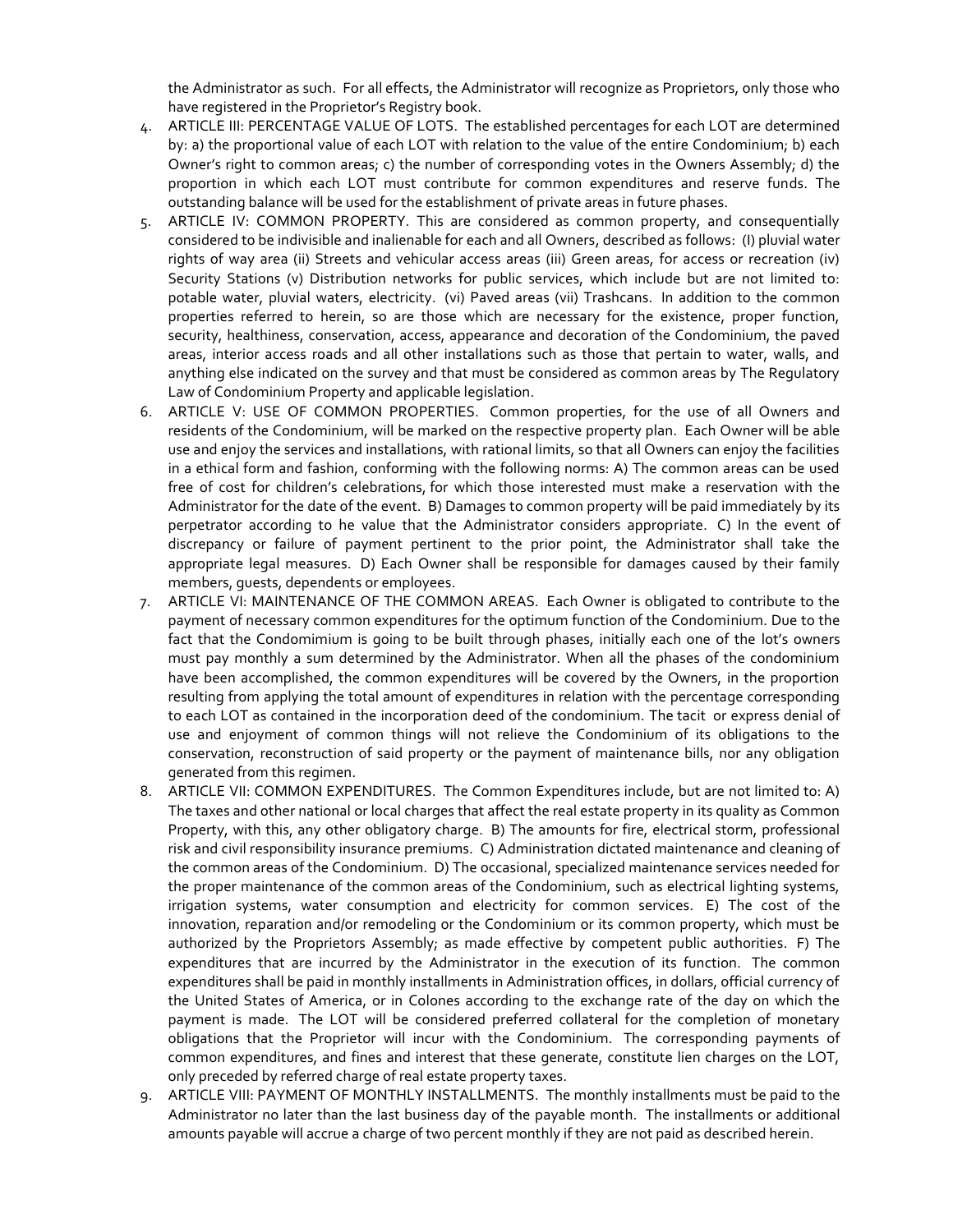- 10. ARTICLE IX: RESERVE FUND. In addition to the monthly installment, each Owner must cover an additional monthly charge in order to constitute a reserve fund designed to cover unforeseen expenditures by the Administration or for maintenance of the common areas. This sum will be fixed by the Administrator, for which a procedure for the administration of this fund must be established in order to generate proper utilities. With this, said Administrator will decide if the Reserve Fund will have a maximum amount and, in case of a decided maximum, will govern this limit. The Proprietors shall contribute to the Reserve Fund in the same proportion and basis as the payment of common expenditures established herein.
- 11. ARTICLE X: INSURANCE. The common constructions must be permanently insured against fire or earthquakes, by the amount established by the Owners Assembly, being the Administrator's duty to proceed with insurance diligences. Besides, the administrator may hire other insurances necessary for the proper coverage and protection of the goods and personnel that works at the condominium.
- 12. ARTICLE X1: OWNERS' OBLIGATIONS. The Owners' obligations shall be demanded directly, although the Owner does not personally occupy the real property. In this case, when the Owner does not inhabit, use or occupy the real estate property. In this case whoever occupies said real estate property should respond to the infractions without prejudice of the sole civil responsibility of the Owners. Proprietors are prohibited to: i) subject the LOT and common areas to use or ends which are considered illegal or otherwise prohibited by law, morality or ethics, to perform commercial and professional activities weather it generates income or not, as well as any other performance as the ones agreed herein. In this sense, the use of videos and cameras by the Owners will be prohibited for commercial purposes. ii) Store, possess or deposit within the LOT or in the common areas of the Condominium, any type of explosive material, inflammables and/or asphyxiates that present significant danger or that produce bothersome emissions. In addition, starting fires and bonfires in any area of the Condomimium is prohibited, except the use of fireworks approved by the Administration. iii) Deposit materials, merchandise, furniture and/or objects in the common areas of the Condominium, that could possibly compromise the artistic motif, cleanliness and/or decoration of the Condominium or could cause significant damage to or bother the other users, such as to obstruct or otherwise make impossible the use of said areas. iv) Hang insignias, flyers, announcements, flags of propaganda, awnings, symbols, furniture, flowerpots or any other object which could affect the aesthetic motif or appearance of the Condominium or the comfort of the other residents in common areas. v) Produce or permit the production of disturbance and/or noise that disturb the ever-reigning tranquility of the Condominium. vi)Obstruct access roads, gutters and driveways, in a way in which it makes difficult the passage, access, or permanence of persons or vehicles. vii) To dispose of polluting liquids, organic or inorganic thrash, or objects outside of the LOT. viii) Hang clothes, blankets or anything similar in windows. ix) Dispose of trash or waste in ways contrary to social acceptance. x) Use the common "green areas" to wash vehicles, furniture or any object. xi) Consuming alcoholic beverages in common areas. xii) Require the employees of the Condominium to perform personal services without explicit written authorization from the Administrator. xiii) Operate any vehicle on Condominium streets at velocities higher than fifteen kilometers per hour. xiv) Park vehicles in areas that are not designated for such use. xv) Use a car horn to call the attention of other residents or Condominium Security or use a car horn in any unnecessary manner. xvi) Affect any act, or in omission incur the disturbance of the tranquility of the other Owners or compromise the strength, security, healthiness or comfort of the Condominium. xvii) Leasing the personal residence constructed within each LOT, without communicating the situation to the Condominium's Administration. In this sense, the owner must give previous and stated authorization to the Condominium's administration to lease the residence in the price considered convenient by him. The leasing price will be distributed in a fifteen percent to the Administration, and an eighty five percent in favor of the Owner. The Lessee will pay the Administration the amount corresponding to interior maintenance and cleaning services. xviii) Operate machinery, technology or any type of instrument or tool that may harm or destroy the condominium. xix) To place and use speakers in the exterior of the residences of each LOT. xx) Play music after eleven p.m. xxi) Installing glasses that may produce reflections. xxii) Operate heavy machinery to perform movements of soil or other ends without being authorized for that purpose by the Administration. xxiii) To held parties in the common areas without the authorization of the Administration. xxiv) Use the common areas without the authorization of the Administration. xxv) Cutting down trees, not taking into consideration size or type. xxvi) Planting seeds, fruits, plants, mushrooms, leaves or any other type of vegetation in the common areas, as well as the growing of illegal plants. xxvii) Hunting any kind of animal, capturing and keeping in captivity and type of animals or breeds of wild animals, offering food to wild animals, picking up animal's eggs and killing any type of animal, unless doing so to preserve the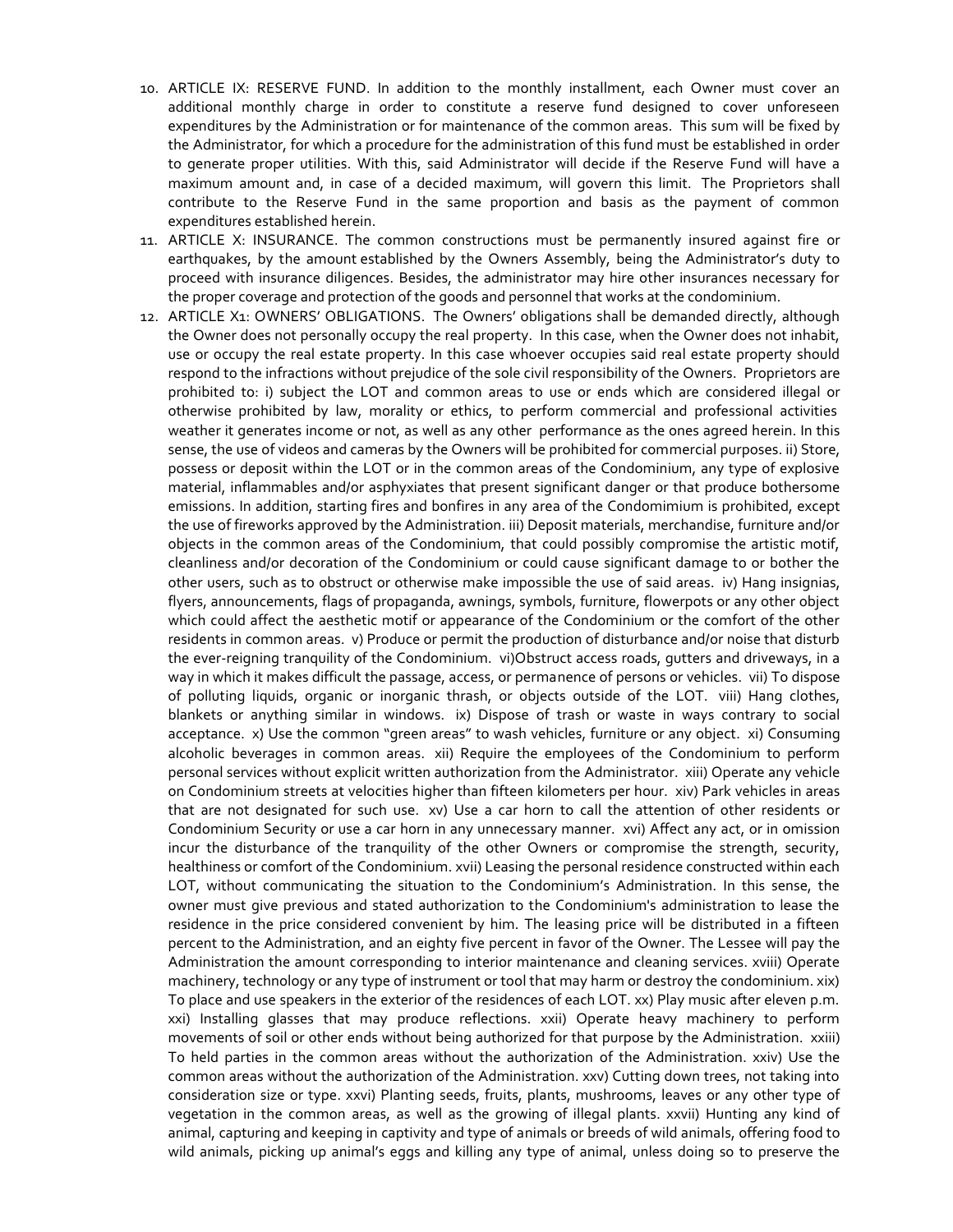safety or personal life. xxviii) Using marine radio frequency without being authorized for that purpose by Condominium's Administration. xxix) Introducing firearms into the condominium, unless being authorized by the Administration. xxx) Installing and using camping tents in restricted or common use areas. xxxi) Cutting down the grass of the LOTS with engine powered machines.

- 13. ARTICLE XII: PETS. In order to preserve the natural environment and fauna of the site, the only pets allowed are domesticated dogs, cats, or small birds, however, all pets shall remain within the Owners LOT. The violation of any of these regulations shall authorize the Administration of the Condominium to demand that the Proprietor or authorized resident remove the pet immediately. ARTICLE XIII: SECURITY COMPANY. In case of a Owner desire to contract additional security service by another company, in addition to the overall control by the Administration for the best interest of the Condominium and each of its inhabitants, this company must be approved by the Administration and comply with the security standard set forth in this Regulation for construction companies and for yard maintenance.
- 14. ARTICLE XIV: MAINTENANCE OF GREEN ZONES. A) The Condominium's Administration will provide cleaning and maintenance services for the condominium's green zones. The maintenance and/or changes in the common green zones, will be the entire responsibility of the maintenance department of the Condominium, in virtue of the aforementioned not by any motive the Owners of the LOTS may modify the green zones in the common areas in front of their properties without the authorization of the Administration. In case of the green zones exteriors of the LOTS being exposed to the common areas, the design and/or modification must be approved by the Construction Committee, that must obtain the approval from the maintenance department of the condominium. The interior green zones may have plants of every kind as long as its height does not cause interference or intrusion with the sightseeing of other constructions, and shall not trespass or takes away beauty from the neighboring properties. The Owners may plant fruit or ornamental trees of any kind within their property, avoiding, as possible, leaves from trespassing neighboring properties.
- 15. ARTICLE XIV: TRASH RECEPTACLES. A) A trash may be installed in every LOT, or a thrash receptacle that must be located always within the property and in places where they do not remain exposed from any point to the communal areas or neighboring properties. B) Thrash must be classified as organic or inorganic, and must be always disposed in an adequate container. C) The thrash must be taken out from the LOT following this procedure: The waste must be deposited in separate bags, in order that the waste may be recycled according to instruction from the Administration of the Condominium. Once separated into separate bags, the waste must be deposited in trash receptacles that are painted green. These receptacles must be place by the side of the main road, in front of the property, the night before the designated day in which the trash collector collects trash from the Condominium or according to the schedule that will be indicated by the Administration of the Condominium in the event of its necessity. Once the trash collector has collected the waste, each Proprietor shall be responsible for retrieving his or her trash receptacle immediately.
- 16. ARTICLE XV: ENVIRONMENTAL PROTECTION. The Owners of the LOTS must allow for Environmental Protection in this manner: A) the elimination of trees must be kept to a minimum, allowing for construction or for the protection of persons or buildings, without prejudice of the indications in Article IV of the Construction Regulation. Trees can only be removed with the applicable permission of the local governmental body; such permission shall include all legal consequences applicable thereto. B) It is prohibited to initiate land development that significantly alters the natural environment, without prejudice of the indications in Article V of the Construction Regulation. C) Protection and Conservation of the existing flora and fauna must be secured and observed.
- 17. ARTICLE XVI: PROCEEDURE FOR SANCTIONS. A) Sanction or fine: (I) In case that any Proprietor or his or her Proxy or Assignee uses the LOT for purposes that do not conform with the law, morals or ethics; use said LOT for purposes for which it as not originally intended; enact or incur in omission, any act that disturbs the tranquility of the other Proprietors or compromises the solidarity, security, healthiness or comfort of the Condominium, at the petition of the Administrator or any Owner, the judicial authority shall impose a fine on the perpetrator, equal to a base salary, in accordance with the established in Article Fifteen of the Regulatory Law of Condominium Property. B) Written prevention: (I) If whoever commits the infraction has been given Owner rights by proxy or assignment, they may be excused their fault by way of written prevention as long as the fault committed is not serious. C) Eviction Obligation: When an non-owner occupant repeatedly infringes upon the Condominium Regulation or alters the normal cotenancy of the Condominium, the respective Owner shall have the obligation to order the eviction of said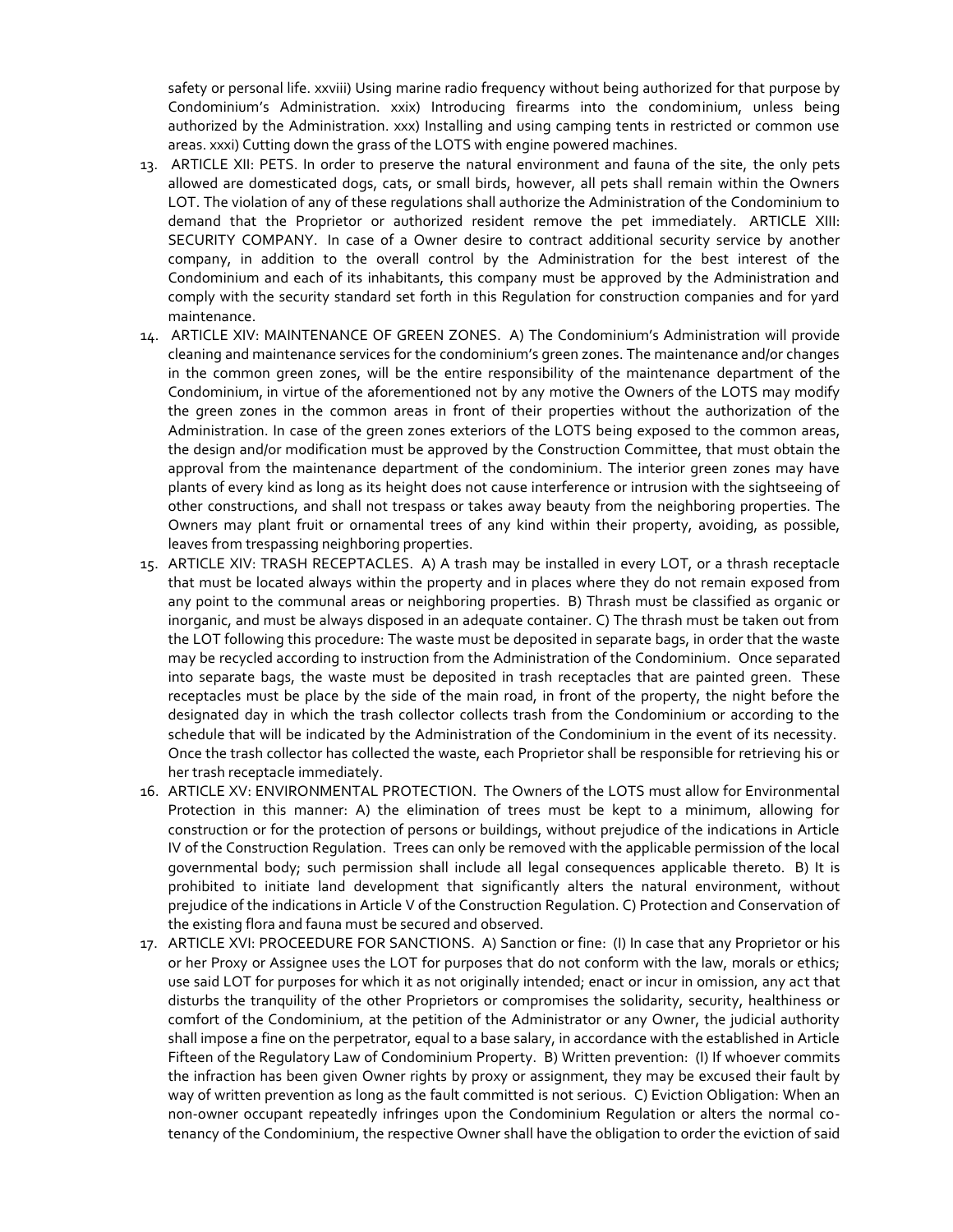individual or grant ample and sufficient power to the Administrator for the proper eviction of said individual with respective diligence.

18. ARTICLE XVII: VARIOUS DISPOSITIONS. A) To maintain nature's integrity, low-density occupants and constructions, as well as the rights of every guest, the Administration may dictate bylaws or rules, through regulations or individual bylaws, that will be enforced on all owners. Likewise it can established any fine or sanction from the inobservance of such dictations. B) The consequences of any act of nature, earthquakes, wind, rain, fire, other elements, vandalism, theft, negligent actions from the unit's occupants, will be the exclusive responsibility of the owner. C) Property taxes are the entire responsibility of the owner. D) The owners of the units will not be allowed to exploit those totally or partially with commercial purposes, such as time-sharing, or any other that violates the purposes described for this lots, meaning that use and residence. E) The security of each LOT will be in charge of every owner, who may install the safety measures considered appropriate by him, in order to safe his goods. Every security system that is going to be installed, including alarms, must be authorized by the Administration by written. F) Only the possession of one motor vehicle will be allowed within each LOT. Any other vehicle must be kept at the Condominium's entrance. G) The maximum driving speed within the condominium will be fifteen kilometers per hour. The schedules dictated by the Administration for the entering and exiting of motor vehicles will be respected. H) The installation of a mailbox in every LOT is permitted. I) With the administration's stated and previous authorization, owners will be allowed to install and use air conditioning systems in the houses of each LOT, as well as satellite dishes system. J) The use of nonmarine radio communication devices will be permitted. K) Owners are allowed to hold parties and barbecues in the areas designated for that purpose. L) Studying and photographing flora y fauna is permitted, without interfering it's normal course. M) The use of camping tents will be allowed within each LOT. N) It is allowed to collect fruits, plants, seeds and flowers that have fallen unto the ground. O) Each Owner must have at least one fire extinguisher. P) Biological detergents must always be used in the laundry and bathrooms. R) Every visitor must show identification document to enter the condominium.

#### 19. **CHAPTER TWO: ADMINISTRATION REGULATION.**

- 20. ARTICLE I: THE ORGANS OF THE CONDOMINIUM. The governmental and administrative organs of the Condominium consist of (i) The Owners´ Assembly, (ii) The Administration, and (iii) The Construction Committee.
- 21. ARTICLE II: THE OWNERS´ ASSEMBLY. The Owners´ Assembly is the supreme organ of the Condominium and shall resolve issues of common interest brought to their attention. The assemblies can be ordinary or extraordinary.
- 22. ARTICLE III: ORDINARY AND EXTRAORDINARY ASSEMBLIES. The Ordinary Assembly of Owners shall be held once per year within the three months following the end of the fiscal term. The Extraordinary Assemblies shall be held when convened by the Owners who represent, at least, one third percent of the entire value of the Condominium, or, the Construction Committee. In this case, the Administrator shall announce the summoning within ten business days following the solicitation.
- 23. ARTICLE IV: SUMMONING. The Administrator shall be responsible to summon the Owners to Assembly. The summoning must indicate an agenda that is applicable and the day, time and place of the meeting. Notice shall be given in the form of a circular letter that shall be sent to the registered address of each Owner, which shall be registered with the Administration of the Condominium, eight days prior to Ordinary Assemblies and fifteen days prior to Extraordinary Assemblies.
- 24. ARTICLE V: QUORUM. Quorum of the Owners' Assembly for the first convocation shall be formed by the votes that represent no less than two thirds of the entire value of the Condominium. Any number of attendants shall fulfill quorum for the second convocation. If, at the hour given in the convocation, the fixed quorum is not met, the Assembly shall be convened for a second time, one half hour after and shall be considered validly in session with the number of Proprietors that are present. In all convocations for which the previously mentioned applies, the possibility of a second meeting shall be expressly noted. The previous convocation shall be omitted when all Proprietors are present, who agree to hold Assembly and expressly manifest their conformity with the proceeding in this way, which shall be made to contest the respective act. In such case in which none of the Proprietors convene for the second meeting, the Administrator shall log the nonattendance in Book of Acts, shall transcribe the Order of the Day and the Proposal shall be approved for the good of common expenditures. En any case, only those present for the payment of the expenditures of the Condominium shall be given the right to vote on the previously approved matter.
- 25. ARTICLE VI: ATTRIBUTES OF ORDINARY ASSEMBLY. Attributes of Ordinary Assembly are as follows: a) Knowledge of the Administrator's summary of the past year and the approval or disapproval of the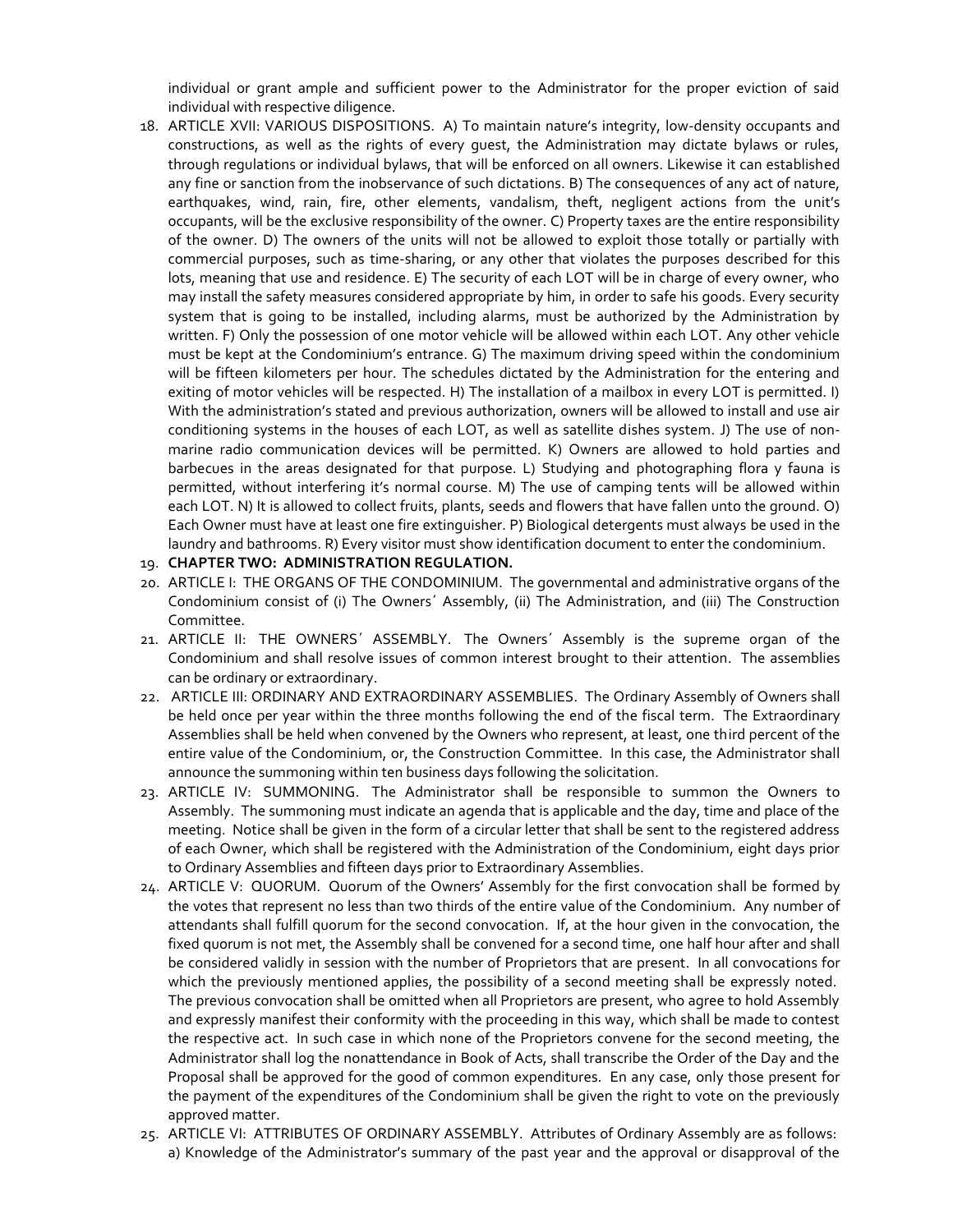same. B) Approve or disapprove, in its case, the Common Expenditures Budget that is presented by the Administrator for the actual year and the payments of said expenditures corresponding to each LOT. C) When needed, reelect, name or revoke the responsibilities of the Administrator or the Construction Committee. D) Authorize repairs or renovations planned for the common elements of the Condominium. E) The resolution of issues of common interest, unknown by, or out of the power of, the Administrator. F) All other acts that apply to the tenure or the Regulatory Law of Condominium Property.

- 26. ARTICLE VII: ASSEMBLY'S FORMALITIES. The Assemblies shall be presided over by a president and secretary ad-hoc, designated by the Owners for each Assembly. For all Assemblies in which an act is made, said act must be recorded in the Book of Acts of the Owners´ Assembly, duly legalized by the Condominium Property Section of the Public Register, and must be signed by the President, the Secretary and any of the Owners who wish to sign. The Owners may be represented in Assembly by proxy, in order for the proper representation of Proprietors, only through written proxy signed by an attorney. If the co-proprietorship exists in one of the LOTS, the co-Owners must designate one single representative.
- 27. ARTICLE VIII: VOTES. The vote of each Owner will be equal to the percentage or proportion that corresponds with the official value given to his or her LOT in this public deed of the Condominium. Required Votes: a) A unanimous vote of all Owners is require for: i) Resignation of the Condominium Property Regime, always and when the resulting units or parts do not go against other laws; ii) modification of the general destiny of the Condominium; iii) sell or lease the real property in its entirety, or transfer it in any form; iv) Change the proportional area of the LOTS in relation with the total area of the Condominium or the area of the common property; v) change any of the clauses of this public deed of the Condominium or the Regulation; vi) any other agreement that requires the total conformity of the Proprietors, in accordance with the elements of the Regulatory Law of Condominium Property or this Regulation; b) A majority of eighty five percent of the totality of the Condominium is required for the following: i) designate and remove the Administrator and/or the designated member by the owners in the Construction Committee. C) At least a number of votes that represents ninety percent of the total value of the condominium: I) change the destiny of a specific LOT, in order to approve its affect to the Condominium Property Regimen, as long as it does not compromise the solidarity, security, comfort and aesthetic elements of the Condominium; ii) renovate utilities, construct new floors or basements, excavate or authorize any one of the Owners to proceed with any of these; iii) acquiring new common property, change the destiny of the existing common property or dispose in any form, the way the common property is used; iv) authorize the leasing or renting of common property; v) approve the partial or total reconstruction of the Condominium, in conformity with the established in Article thirty seven of the Regulatory Law of Condominium Property. In the aforementioned cases, when a sole Owner represents, at least, fifty percent of the total value of the Condominium, the other fifty percent of the votes remaining in the Assembly are additionally required. d) A simple majority of votes are required for: i) approval of necessary renewals; ii) resolve any other issue included in the agenda. The resolutions of the Assembly shall be considered definitive, valid, binding and firm from the moment that they are made, even for all of those who are not present, with whom the Administrator will communicate all of the agreements made in writing. Any Ownerr that believes that their voting rights have not been observed properly may establish their claim within the three months following the passing of the refuted agreement, by way of the statute summary proceeding contained in the Civil Process Code.
- 28. ARTICLE IX: THE ADMINISTRATOR. The Administrator is named by the Owners´ Assembly by way of a vote representing at least eighty five percent of the total percentage of the Condominium. The designation of the Administrator is for a term of five years and can be reelected. The Administrator has the administration of the Condominium under its responsibility. The assignment to Administrator can be given to an individual as well as to any registered company or corporation, whether they are Owners or not of the Condominium.
- 29. ARTICLE X: REMUNERATION OF THE ADMINISTRATOR. The Administrator shall receive an annual retribution that will be fixed by the Proprietors´ Assembly, as compensation for the administrative functions of the Condominium.
- 30. ARTICLE XI: POWERS OF THE ADMINISTRATOR: The Administrator is the legal representative of the Condominium and has sufficient powers to represent the Condominium in all judicial and/or administrative related issues. The Administrator shall have full Powers of Attorney without limitation as to the sum, with attributes that are indicated in Article one thousand, two hundred fifty three of the Civil Code; however, authorization shall be required from the Proprietors´ Assembly in order to sell, donate,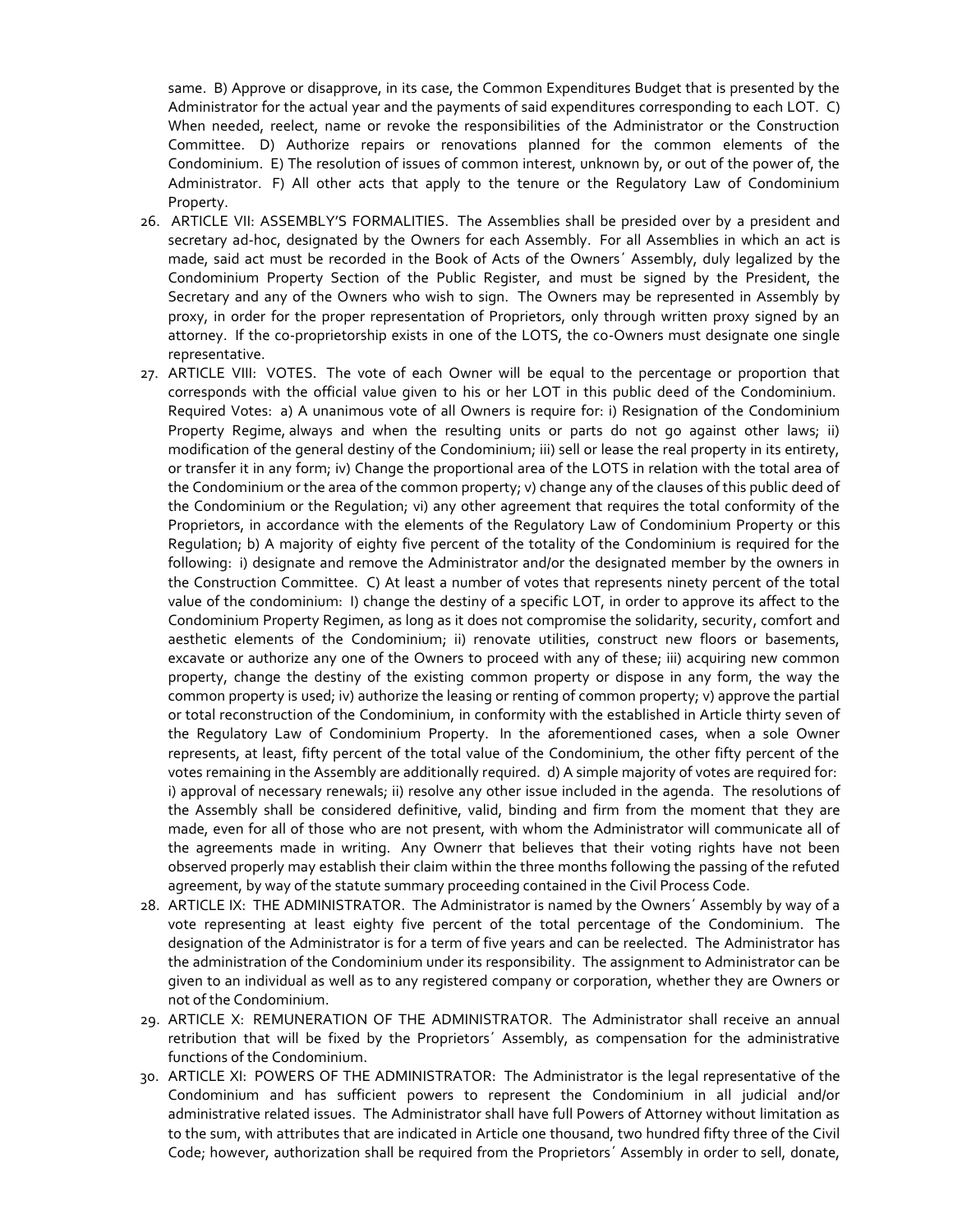transfer or any other form obligate the real property or secure acts of the Condominium, as well as contracting loans at the condominium's name.

- 31. ARTICLE XII: OBLIGATIONS OF THE ADMINISTRATOR. The Obligations of the Administrator are as follows: a) Respect and facilitate accordance with the Regulation and the Regulatory Law of Condominium Property, to verify the infraction and proceed against the perpetrator according to its fault; b) Execute the resolutions of the Owners´ Assembly; c) Summon the Owners´ Assembly; d) Send to each Owner, at least five days before the date given for the annual Owners´ Assembly, the annual summary of the past year and the Condominium budget and the calculus of the Condominium's monthly installments for each corresponding LOT; e) Attend the complaints submitted by the Owners; f) Resolve, if possible, all discrepancies between Owners or occupants of the LOTS; g) Make known each Owner of the Condominium Payments that are fixed by the Owners´ Assembly for the payment of common expenditures and the Reserve Fund; h) Certify the payments made by each Owner to the Condominium; i) Pay the common expenditures of the Condominium with the funds paid by the Owners, also in this way pay necessary, unforeseen expenditures in order to maintain the good state and condition of security, comfort, cleanliness and decorative motif of the Condominium installations; j) Order and pay any extraordinary repair of the common areas and their services as are required, k) Inspect the Condominium and the LOTS and, at any time necessary, execute work to be done for the benefit of the Condominium; l) Maintain the Condominium in a perfect state of conservation, order and hygiene and allow for the satisfactory function of the machinery and equipment of the Condominium; m) Place internal road signs around the property and parking areas; n) Hire and fire, at its sole discretion, the personnel considered necessary for the attention of the Condominium; o) Order, direct and supervise the work of Condominium personnel and require the completion of all obligations under his responsibility; p) Carry, conserve and maintain custody of three legal books of the Condominium, which are (i) One register book in which shall be written the daily consignment of expenses that were used for common expenditures, as well as any income coming from the payments by Owners or any other source. (ii) A book of Acts in which shall be recorded all of the acts and resolutions of the Owners´ Assembly. (ii) A Owners' Registry book in which shall be written the first name, last name and address of all Owners of the Condominium, as well as all changes made to this effect. It is the responsibility of the Administrator to maintain the currency of each book; q) Take custody of the property titles of the real property as well as all other documentation related to the Condominium and its relatives; r) Represent the Condominium directly or through Power of Attorney before public authority, including administrators, prosecuting attorneys, law enforcement officers, municipal authorities and/or judicial officials of Costa Rica or any foreign country, in any reclamation, action, or issue of interest of the Proprietors´ or of the Condominium; s) Any other assignment appointed by the Owners' Assembly. The non-fulfillments of the functions assigned to the Administrator, previously called to the attention of said Administrator by the Assembly, shall be considered sufficient grounds for removal of said Administrator. In such case that the incompletion of any act that is considered of such high importance that the attention of the Assembly is not required, the Assembly may proceed immediately with the removal of the Administrator. If at any time an Administrator does not exist or if it does not act or is incapacitated, any of the Owners may execute for itself, any act for the conservation and administration, without prejudice of the charge previously executed, such as time and expenses referred to in the referendum of an Certified Public Accountant
- 32. ARTICLE XIII: CONSTRUCTION COMMITTEE: A construction committee will know and resolve all aspects in connection with the present Construction Bylaws, and in general with all that is relative to the urban, architectural and building aspects of the condominium.
- 33. ARTICLE XIV: CONFORMATION OF THE COMMITTEE. The committee will be formed by three members, owners or not, that will remain in their positions for five years with options of being reelected. For the election of the Committee's members the procedure will be as follows: The Owner's Assembly will designate one member with the vote that represents at least eighty five percent of the condominium total percentage. The developing company, known as FIDEICOMISOS INMOBILIARIOS ZANI, S.A. has to designate one of the remaining members, as long as it owns at least on LOT within the condominium; having this condition completed, the appointment will continue to be done by the Owner's Assembly. On the other side, it will be duty of the engineering and architecture consulting company, known as \_\_\_\_\_\_\_\_\_\_\_, the designation of the third member, as long as the construction of the residential units id not completed in every LOT that conform the condominium' having this conditions completed, the appointment will continue to be done by the Owner's Assembly. In the case of temporary or permanent absence of any of the members, the outstanding members will appoint a substitute while the corresponding entity does not appoint the person who will fill in for the rest of the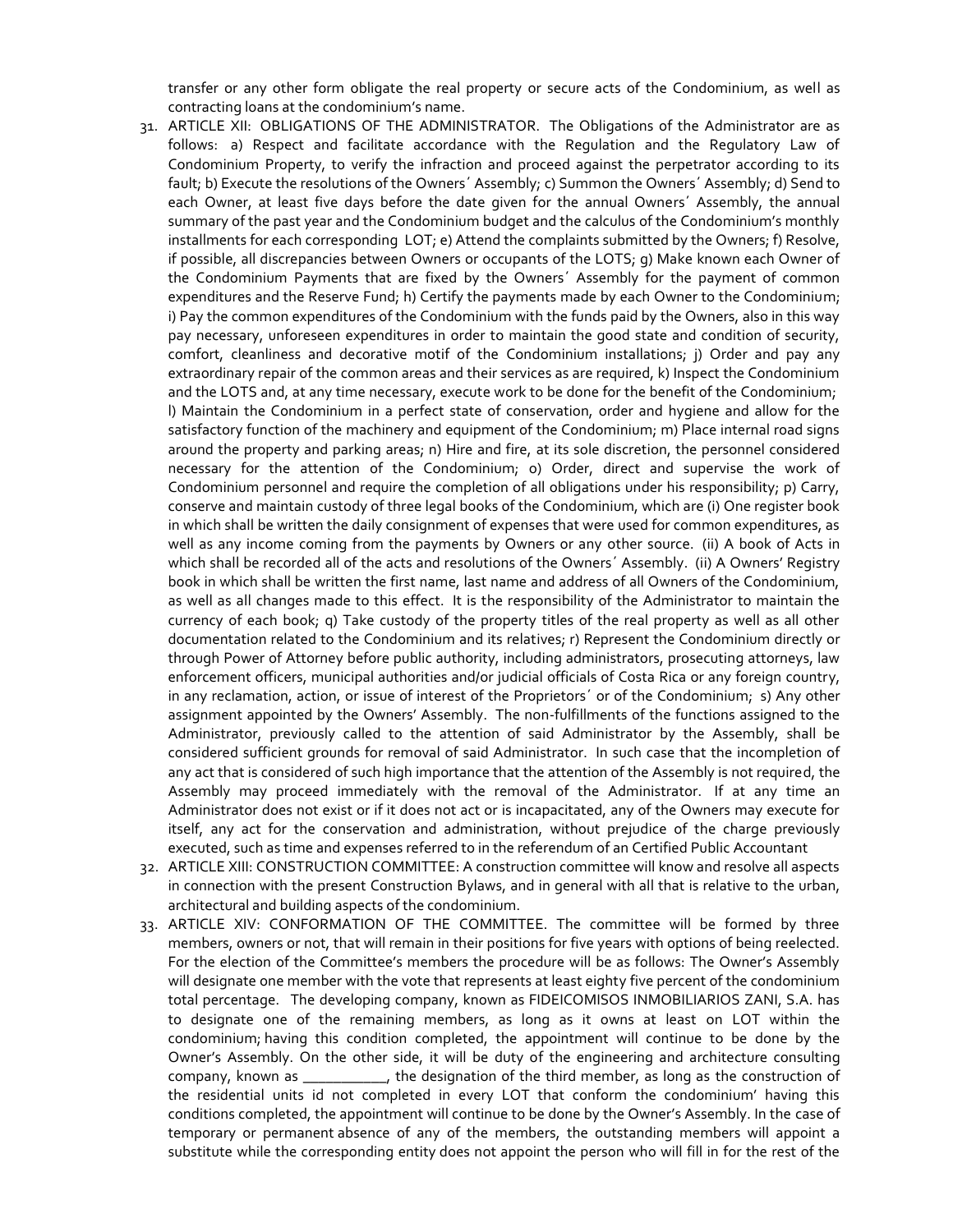term. The Committee must have at least one architect or engineer, duly incorporated in the Colegio Federado de Ingenieros y Arquitectos. The Owners' Assembly will agree on the amount paid to the members of the committee as remuneration. The Committee will meet ordinarily once a month, and extraordinarily when summoned by any of the members through circular letter at least five days prior to the meeting. The Committee will have a book in which the corresponding minutes of their meetings will be entered, indicating the time and place of the meeting, name of the attendants, details of the agreements and counting of votes. Any of the members may request that his discrepancy vote and reasons for it be entered as an entry. The minute must be signed by the present members; in order for the meeting to be considered valid, besides the corresponding summon, a quorum of two members is required as a minimum.

34. ARTICLE XV: FUNCTIONS. Besides the functions and obligations indicated in the Construction Bylaws, the Committee must: a) secure that the constructions realized in the LOTS are in accordance as a whole with the regulations of the Instituto Nacional de Vivienda y Urbanismo, the surveys and designs of the Condominium and Regulation. b) To report any infraction or irregularity and pursue, through the Administrator, the corresponding legal actions against the Owners that disobey the said dispositions' c) Prior to any construction process, reviewing the surveys in order to give approval to those. d) To propose enhancements and constructions in the common areas for benefit of all the Owners. e) Any other assigned by the Owner's Assembly.

#### 35. **CHAPTER THREE: CONSTRUCTION REGULATION.**

- 36. ARTICLE I: REGULATIONS FOR URBAN DEVELOPMENT. The Condominium, in its totality and in the LOTS as individual units, include as part of this Regulation, all dispositions and limitations included in the urban development laws of the National Institute of Housing and Urban Development, the approved plans of the Condominium and this Construction Regulation.
- 37. ARTICLE II: TYPE OF CONDOMINIUM. The Commission shall allow for the Condominium's destiny to the indicated use in the infrastructure plans of "SAMASATI." in such a way that the construction edified in each of the LOTS must be necessarily apt to comply with the indicated use in the infrastructure plan. The affectation of one LOT to the Condominium Property Regimen, without losing its original condition because of such affect, shall possibly, barring said Condominium accords with the Law, the incorporation bylaws and the established requirements in the Construction Regulation of the condominium "ECOPROYECTO SAMARCANDA".
- 38. ARTICLE III: MINIMUM AREA, CONSTRUCTION AREAS AND MAXIMUM COVERAGE. The minimum area for the LOTS is that of four hundred fifty square meters' however, this area will be applied only for the condominium incorporation purposes, and therefore the owners of LOTS with bigger areas, will not be able to segregate those properties into new LOTS with areas of less than four hundred and fifty square meters. The maximum area of coverage of the construction pad of a construction in the LOTS will be two hundred square meters. Accesses, sidewalks, paved entries and parking spaces are excluded. The minimum area of coverage is that of fifty square meters. The maximum building height will not exceed eight meters height. Only the building of a construction will be permitted for every LOT.
- 39. ARTICLE IV: MINIMUM RETREAT. Minimum frontal retreat shall be in observance municipal dispositions.
- 40. ARTICLE V: PERMITS. a) In order for the construction or reparation of any LOT of the Condominium to take place, as well as the affectation it may have on the Condominium Property Regimen, the Owners must first submit the construction surveys to the Construction Committee. The Committee has the power to accept, modify and/or reject such surveys if they do not comply with the dispositions contained herein. b) Before presenting construction permits to corresponding governmental bodies, the surveys must have the approval of the Construction Committee. c) No construction, repair or affectation to the Condominium Property Regimen can be initiated without corresponding approval and permission set forth by different governmental institutions. These must be presented to the Administrator for authorization in order to proceed with the project.
- 41. ARTICLE VI: CONSTRUCTION, MODIFICATION AND REPAIRS. a) All Owners must commit to construct the access to the real estate properties in the manner pointed out or approved by the Construction Committee. b) The Owners may not change or modify the façades of the construction, access ways and circulation areas that have been approved, nor may they decorate the exteriors of the different edifications without the previous authorization of the Administration. c) No Owners may modify or alter the common condominium's areas, without prior approval by the Committee. d) All Owners will be obligated to repair or change, at its own cost, all things that, in any form, can cause damage, prejudge or make uncomfortable any other Owner of the Condominium. f) No Owner will have the ability to make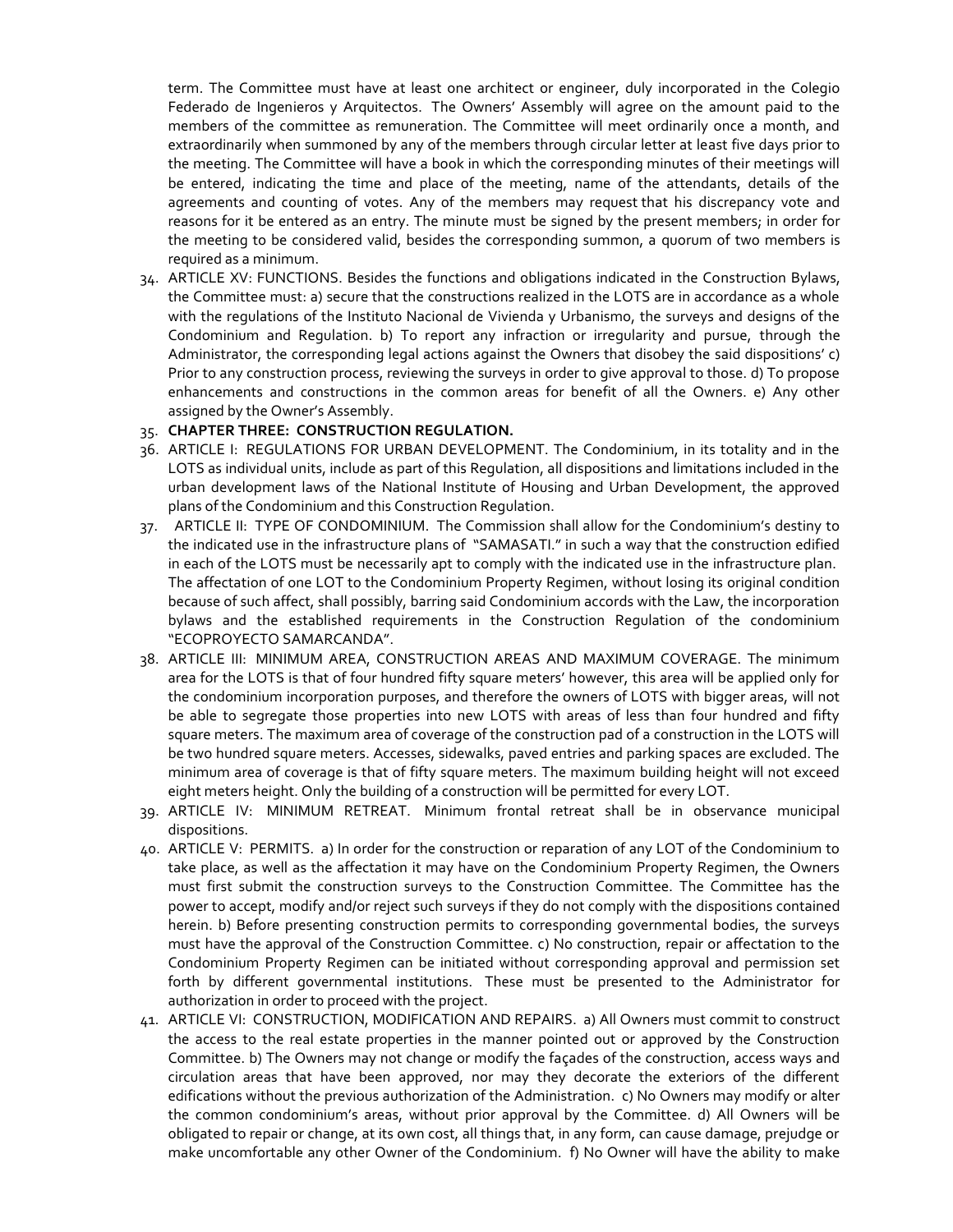changes which could impair the visibility of the coast of any other Owner; neither with vegetation nor works. In order to make the necessary adjustments, they shall grant a prudent term of thirty days from the moment in which such an obligation is relayed in writing, and if not completed, the Condominium shall make the changes of do the work and, in turn, charge to the Owner, all costs plus thirty percent, without prejudice of the actions that can of what can be brought against the responsible in virtue of the damages caused by omission or negligence. g) Each LOT must implement a septic tank that complies with the norms of the Ministry of Health, and must carry full responsibility for the tank's proper function and adequate maintenance. h) The patios or tended areas may not be visible from common areas or from other LOTS because it is prohibited to place out to dry objects that are visible in said form.

- 42. ARTICLE VII: CONSTRUCTION PROCESS. I. Aspects that must be completed during and before the start of construction: a) The Owner must give notice of three months before the estimated start of construction. b) The Owner must make known to the construction company that, by contract, its responsibility to maintain cleanliness in the public areas with regards to construction materials, concrete mixing, and that it must facilitate the reparation of any damage occurring to said areas during construction. c) Prior to the initiation of construction or repairs, the following must be submitted to the Construction Committee: (i) Copy of the construction's permit; (ii) The contract signed by the constructing company, specifying term, obligatory insurances and other requirements that said companies must comply with; (iii) Letter of the constructing company where they accept the responsibility for damages caused in the public and common areas, as specified in point b); (iv) Statement of the constructing company of acceptance and knowledge of each one of the dispositions established in the Regulation for Construction of the Condominium, rendering the respective guarantee. II. Obligations by the constructing companies: a) To register the name and personal identification number of the engineers in chard of the construction, as well as the company's employees. b) Immediately notify to the Condominium's Administration of personnel changes. c) Report the working schedule followed in the security post, that in any case must be fixed from Monday to Saturday between the hours of six a.m. and five p.m. d) The personnel must identify themselves in the security post when entering the Condominium, and the personnel lists of every company must be kept up to date in the security post. e) To comply with the schedule established by the Construction Committee for the entrance and exit of materials as well as construction machinery, actions that must be reported in the security post, also the number of house where the delivery is going to be made has to be pointed out. f) The constructing materials and wastes must be stored inside the corresponding property and the trespassing of neighboring properties or common zones will not be permitted. g) The residual construction materials must be retired on a regular basis, for no motive the accumulation of the aforementioned in any property will be permitted, during the construction process. h) The storage rooms of such materials must be constructed according the specifications issued by the Construction Committee. i) The construction area must be outlined with an approved fence, in order to avoid the circulation of personnel through places not belonging to the construction site, as well as the easy spread of garbage.
- 43. ARTICLE VIII: FINISHING MATERIAL. The finishing material of each of the edifications that is constructed in any LOT must be similar or better than those already existing, the Owner must request the authorization of the Administrator of the Condominium, which reserves the right to reject the type of finishing material in order to maintain the harmony and uniformity of the Condominium.
- 44. ARTICLE IX: FAÇADES. a) The exterior paint of the edifications must be of natural colors, meaning bone white, papaya, cantaloupe, and wood. b) If the Owner wishes to paint using a different color, he must request the authorization of the Administration, who reserves the right to reject any color of façade, in order to maintain the harmony and uniformity of the Condominium. c) The roofs of every construction must be colored red.
- 45. ARTICLE X: WALLS AND GATES OF PARAMETRICAL DIVISIONS. Walls are not permitted with the exception of divisor walls that must be made of wood covered with *hibiscus*. The maximum height shall be one meter.
- 46. ARTICLE XI: LIGHTING AND ELECTRICAL LINES. a) The internal lighting of the LOTS must not emit excessive brightness or darkness, nor should they direct light to neighboring properties, including the common zones. b) If external lighting is required, the Construction Committee must approve it. c) The electrical and telephone lines will derive from the main electricity poles to the construction on the lot. All cables may be installed underground. Aerial cables are prohibited. d) Outside the houses, a maximum of two light poles or lamps may be installed. e) A maximum of eight garden lamps may be installed within each LOT.